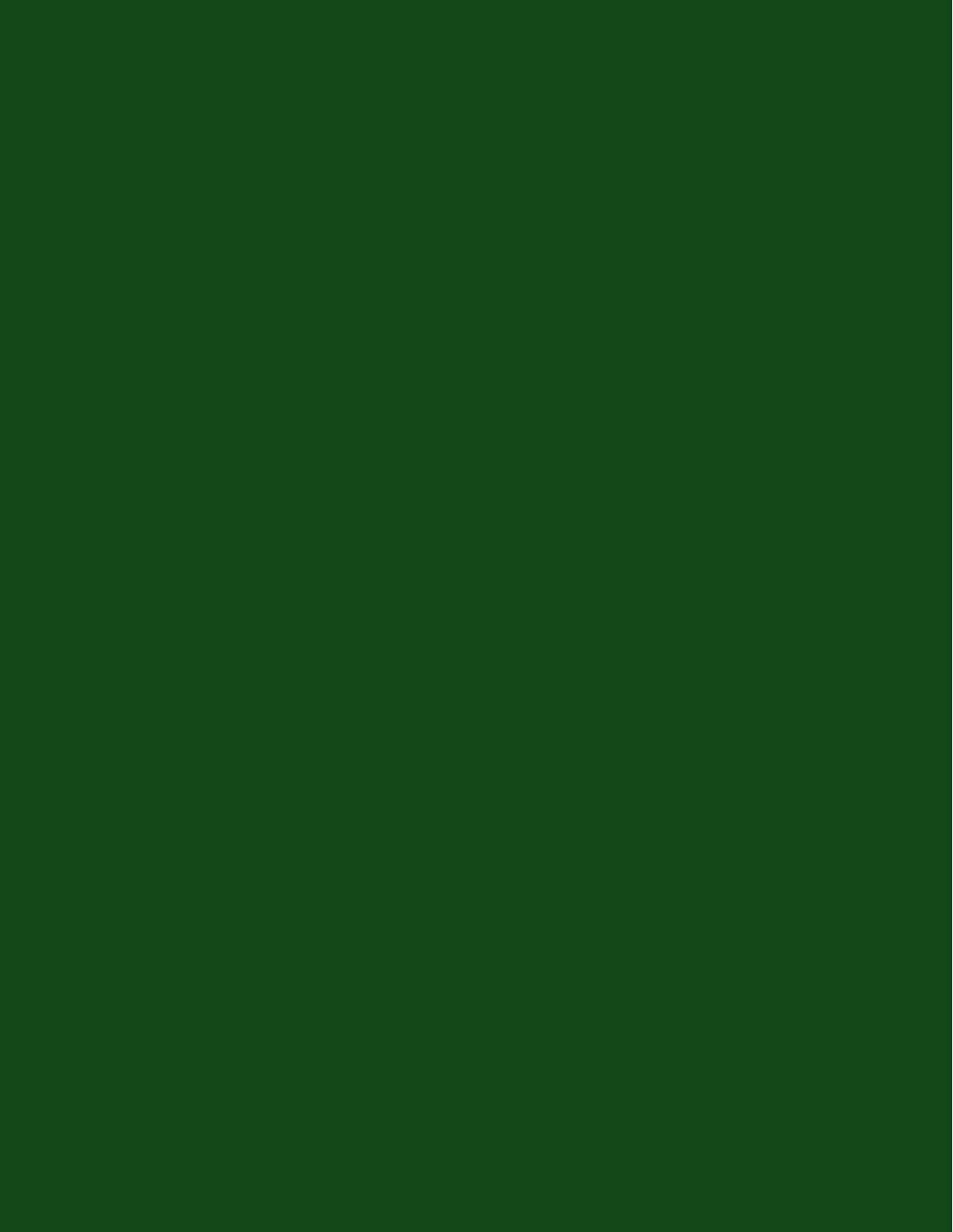

**WESTERN** GOVERNORS' **ASSOCIATION** 

# 10-YEAR ENERGY vision GOALS & OBJECTIVES

The views expressed herein do not reflect the views of any one Governor but rather the broad views of Western Governors.

The Western Governors' Association is an independent, nonprofit organization representing the Governors of 19 states and three US-Flag Pacific islands. Through their Association, the Governors identify and address key policy and governance issues that include natural resources, the environment, human services, economic development, intergovernmental relations and international relations.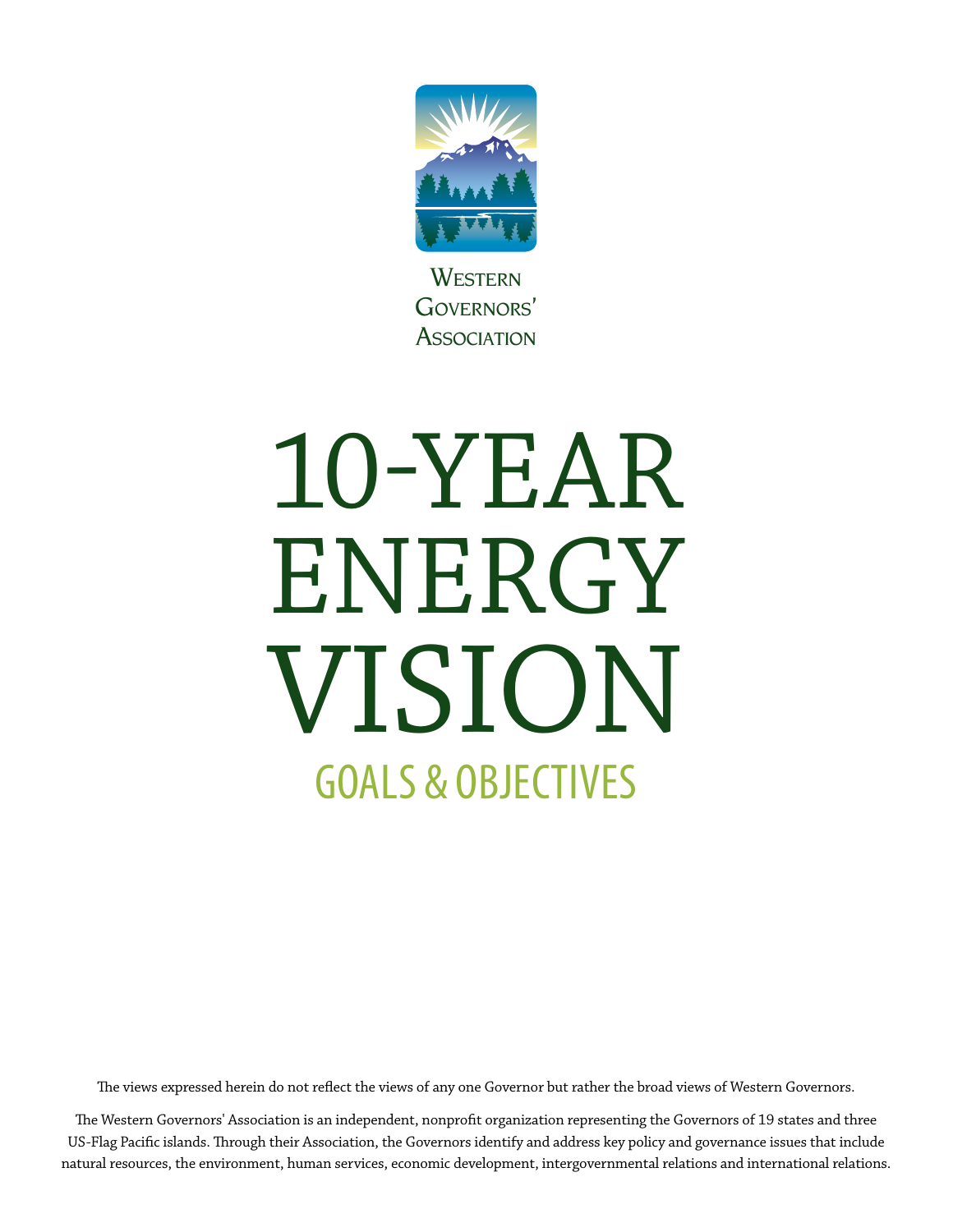

WGA Chairman

## Dear Friends of the West,

The Western United States plays a critical role in meeting our nation's energy needs. From conventional fuels to renewable energy, the West's resources provide the majority of the United States' energy supply. These resources are good news for the West and its residents. They also present a challenge: Can the Western states create an approach to development that delivers energy in a way that is secure, affordable and respects the environment?

In order to address that concern, my colleagues and I at the Western Governors' Association (WGA) created this *10-Year Energy Vision*, which articulates the overarching goals of Western energy policy and emphasizes the critical importance of having an effective federal-state partnership.

Many governors in the West have developed energy plans for their states. While sharing a number of common principles, these plans are distinct, reflecting differing values and conditions. This *10-Year Energy Vision* illustrates that despite diverse geography, resources and politics, the WGA has been able to coalesce around specific goals.

The *10-Year Energy Vision* is one of three projects Western Governors created with regard to our year-long focus on energy. We have also published *The State of Energy in the West*, a survey of the West's vast energy resources, and *Energy Perspectives*, a collection of essays by Western governors and Canadian premiers on their specific energy plans.

We hope that Congress and the Obama Administration are able to follow this example of bipartisan cooperation in order to address energy on a national scale. Western Governors consider the *10-Year Energy Vision* a first step toward a blueprint for the entire country to help create an energy policy that promotes economic growth while protecting our valued natural and environmental resources.

Sincerely,

Harg R. Hubert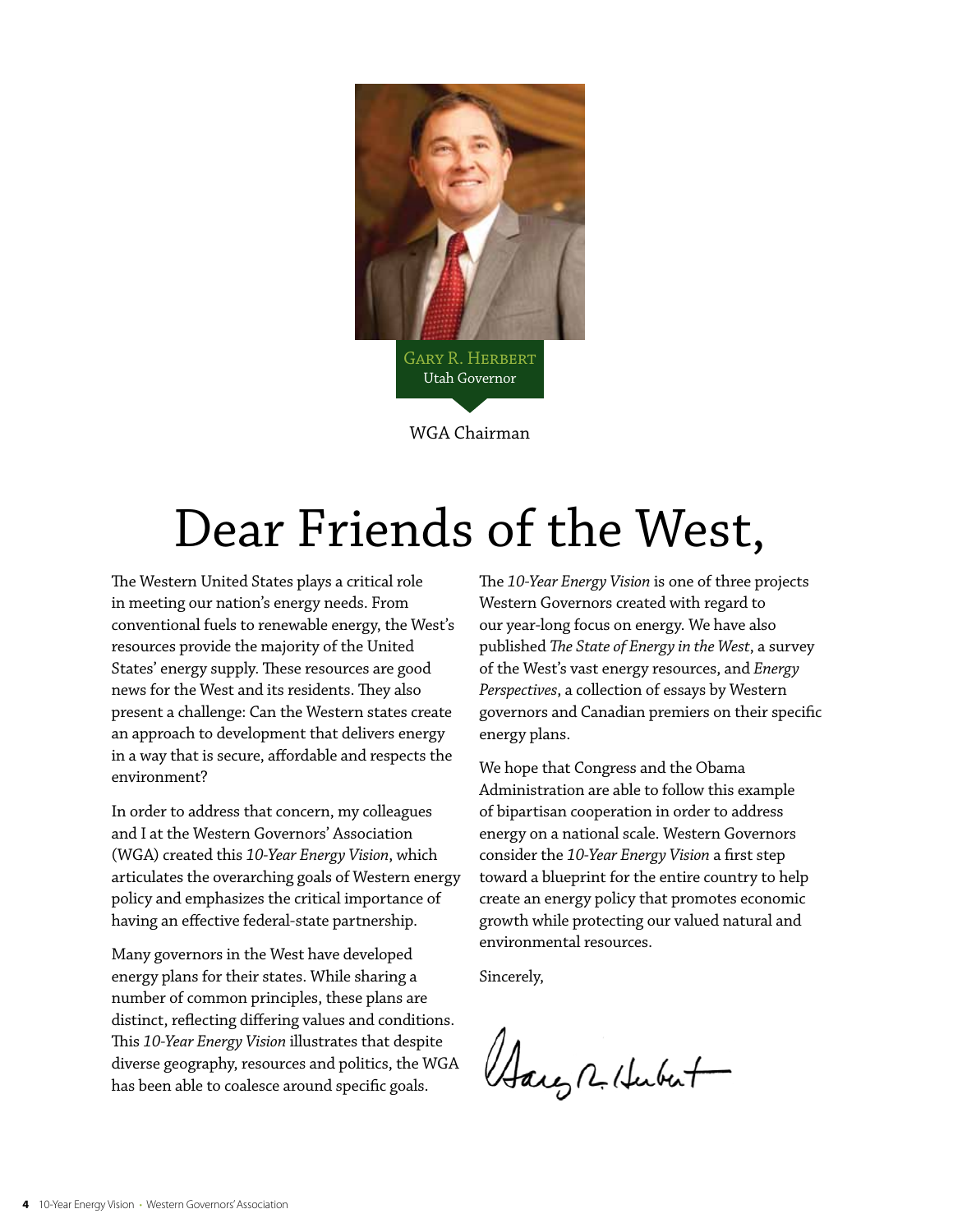

#### **preamble**



he Western states, well known as the country's energy breadbasket, play a key role in keeping America's economic engine operating. That wealth of energy resources has moved many Western states to

develop plans that guide future energy use and development.

The Western Governors believe that, in addition to the state plans, it is valuable to have a regional energy vision. This vision does not supplant the state plans, but recognizes there are many issues and concerns common to the states or regional in scope. The vision provides overarching goals and objectives that can guide the states as they consider individual energy policies and programs.

Western Governors recognize that not every state approaches energy use and development in the same way, but the governors remain committed to seeing states develop policies and use their energy endowments to the greatest advantage.

The Western Governors' *10-Year Energy Vision* contains six energy goals on which the governors all agree: achieving energy security; generating clean, affordable and reliable energy from a diversified portfolio of energy sources; increasing energy efficiency; having sufficient and reliable infrastructure; protecting wildlife, the environment and natural resources, and making the West the leader in energy education and innovation.

The *10-Year Energy Vision* represents an important step toward securing a clean, affordable and reliable energy future in the West and the entire country. The individual efforts of the states combined with the leadership and commitment of Western Governors will continue to advance the West as the energy source of the country.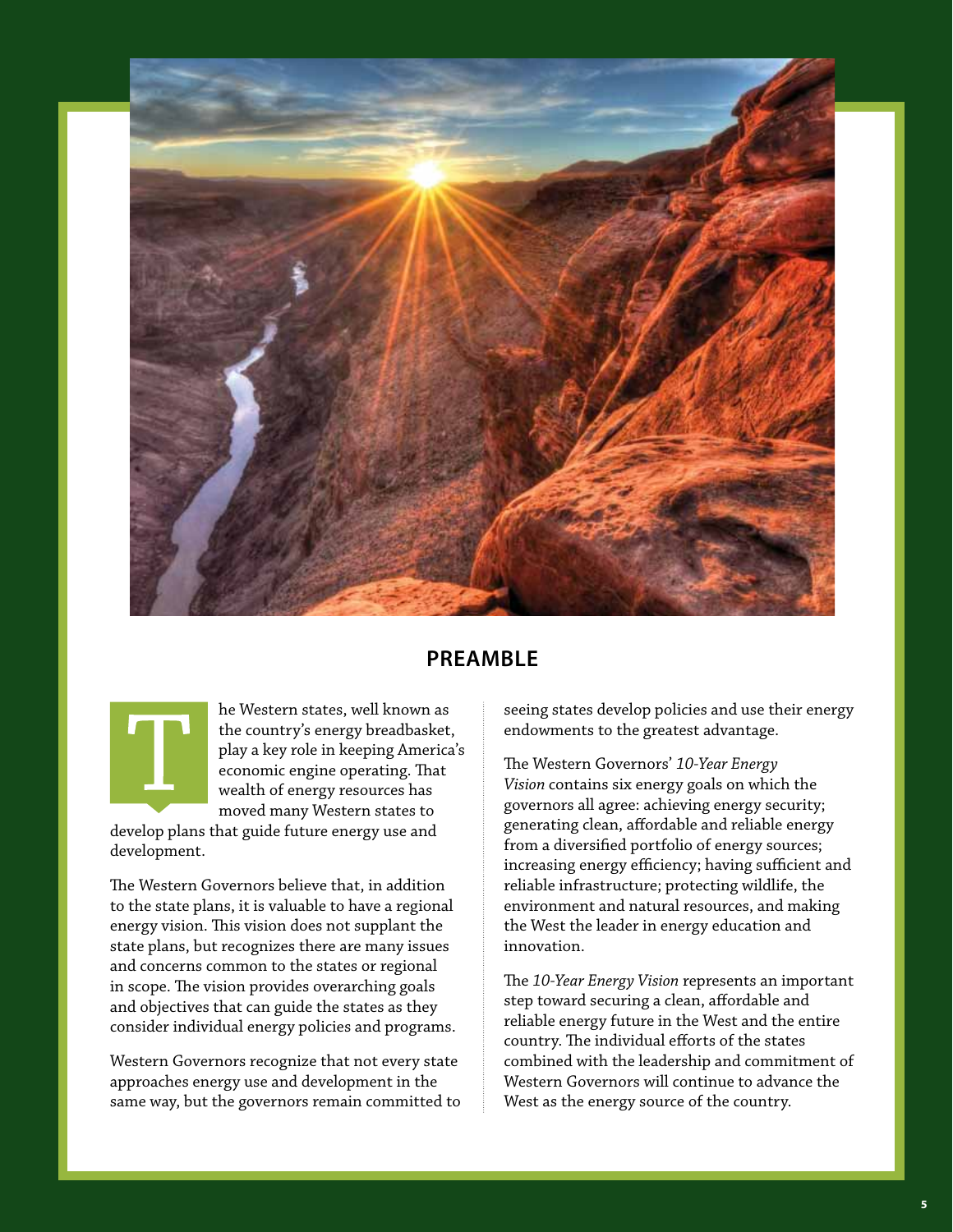### **introduction**

## nergy policy and the development of energy resources are major priorities for every governor in the Western Governors' Association.

The Western Governors recognize that the vastness of Western energy resources, from minerals to renewables, puts them in a unique position to develop broad, regional energy policies that do not impede the ability of individual states to develop energy portfolios that meet their respective needs. The Western states have the resources to drive job creation and economic development through broad energy industry growth. Western states have challenges and opportunities associated with energy production and consumption, the costs and benefits of which must be considered in policymaking. Western Governors are committed to developing energy policies that will promote both economic growth and environmental protection.

The extraction of conventional resources in states such as North Dakota, Colorado and Wyoming has created economic growth. The contribution of renewable energy sources such as solar, wind and geothermal in states including California, Arizona and Nevada has shown the potential for expanding that energy portfolio. Technological innovations continue to drive advances in resources such as hydropower and nuclear. It is clear that the region's vast energy wealth will remain critical to the country's economic growth.

The Western Governors recognize the potential of leveraging energy resources to promote economic growth. The governors believe the approach must be comprehensive, with energy choice and industry growth based on the different resource endowments across the states and individual state policies. As each state works to promote the utilization of its energy resources in a fashion best suited to its population, a well-diversified regional energy development portfolio will emerge. This process will lead to the creation of numerous jobs across a variety of skill sets and educational backgrounds. This employment growth will create everything from wellpaying manufacturing jobs suited to the skills of workers displaced by globalization to technical and professional

careers for recent graduates struggling to find employment in a sluggish economy.

The *10-Year Energy Vision* recognizes that an "all-of-theabove" approach to planning our energy future for the West is most advantageous. Western Governors believe that resources should compete freely in the marketplace, but based on the policies and needs of its member states.

The Western Governors' Association *10-Year Energy Vision* has a number of important purposes. It lays out the overarching goals of Western energy policy: energy security, affordability and reliability, environmental protection, energy efficiency, and a robust energy delivery system, as well as educational and technological development. It also emphasizes the critical importance of having an effective and genuine federal-state partnership

*The governors believe the 10-Year Energy Vision is a first step to developing detailed energy strategies for implementing the Vision's goals and objectives.*

in energy development, lands management and environmental protection. Its companion document, *The State of Energy in the West*, provides detailed background on energy resources and consumption in the West and illustrates the importance of the region in achieving energy security for the United States.

Most importantly, the *10-Year Energy Vision* provides regional energy objectives the governors can adopt to ensure that future development is done responsibly and in the best interest of the West's citizens. The governors believe this regional vision can serve as a blueprint to guide a national energy policy that promotes economic growth while protecting our valued natural and environmental resources.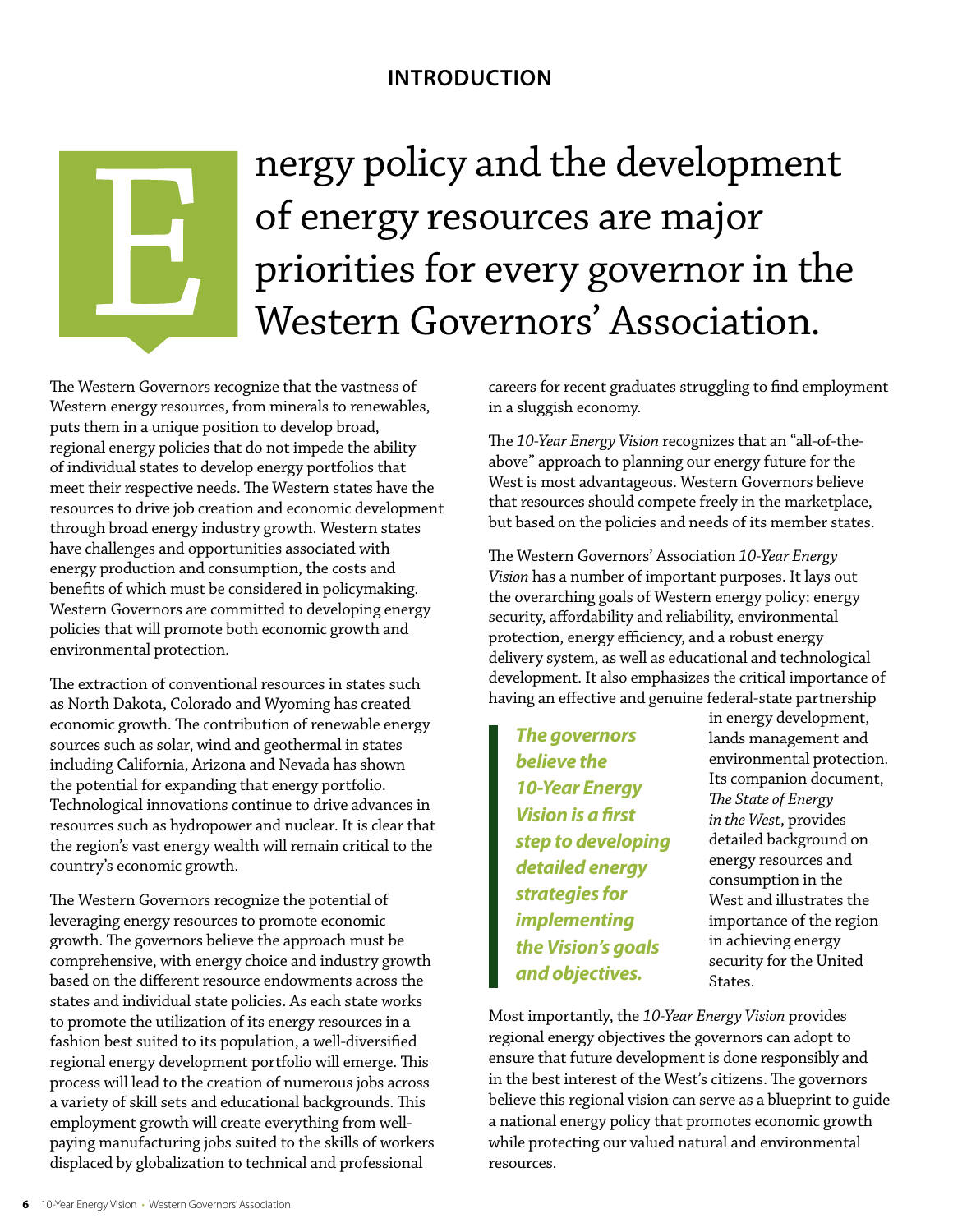#### The Goals

### **Goal 1**

Put the United States on a path to energy security

#### **Goal 2**

Ensure energy is clean, affordable and reliable by providing a balanced portfolio of renewable, non-traditional and traditional resources

#### **Goal 3**

Increase energy productivity associated with electricity and natural gas

#### **Goal 4**

Establish an energy distribution infrastructure (electricity transmission and pipelines) planning, siting and permitting system that facilitates the development of necessary infrastructure while maintaining wildlife, natural resource and environmental protection

#### **Goal 5**

Protect Western wildlife, natural resources and the environment

#### **Goal 6**

Make the West an international leader in energy education and the development of new energy technologies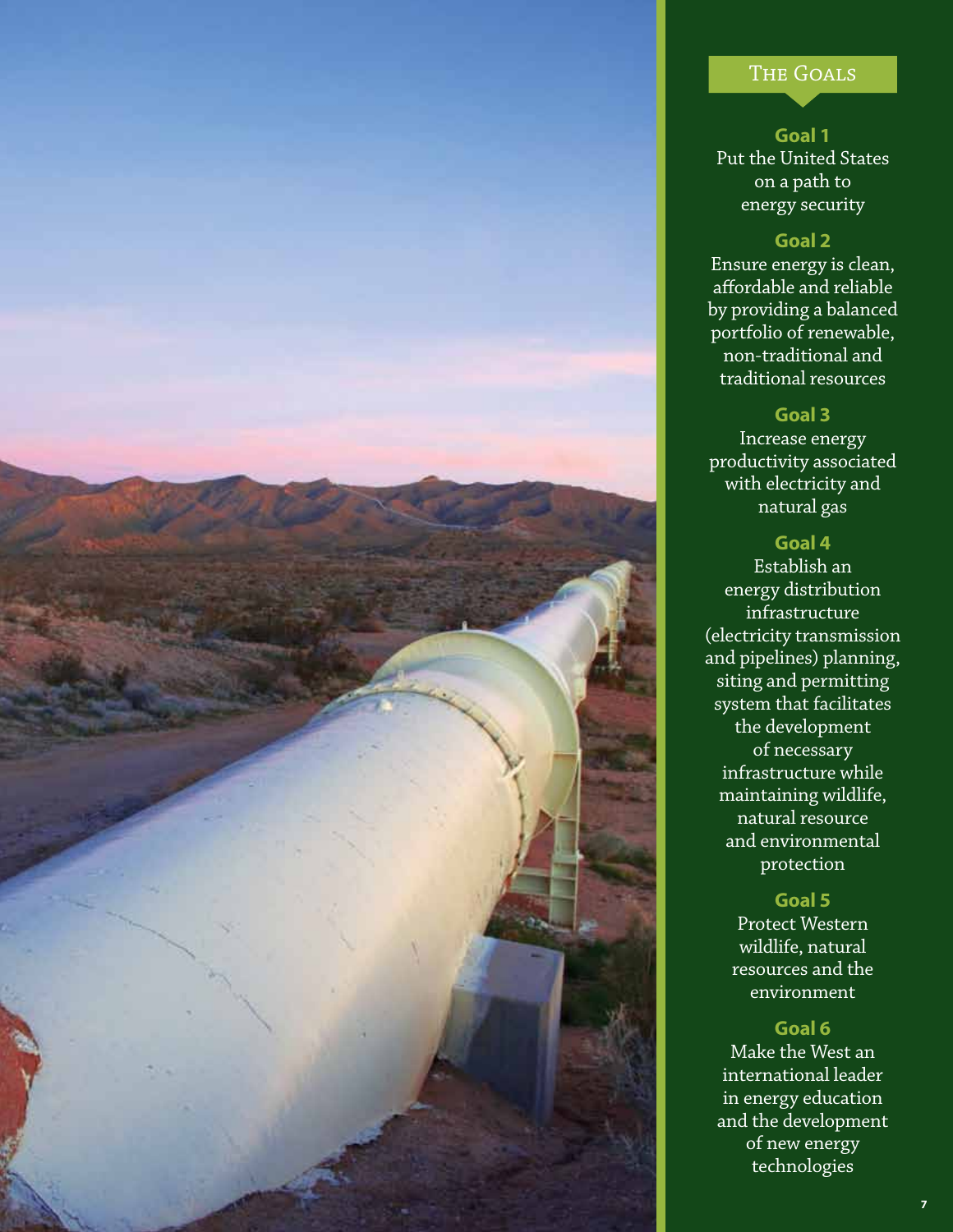### **Put the United States on a path to energy security**

**Goal**

**1**

Energy security means being able to meet all domestic energy needs from clean, affordable and reliable North American sources. Given the vastness of the West's traditional, non-traditional and renewable resources, reaching energy security is fully achievable. Western Governors believe there are actions that will put the West, and ultimately the nation, on a path to energy security.

In order to accomplish this goal, the Western Governors agree to encourage policies that ensure a clean, affordable, reliable energy supply for citizens, business and industry, power generation, transportation and the military. Toward that end, the Governors support the following objectives:

- **• Reduce non-North American oil**  imports by increasing North American production, fuel efficiency, and alternative fuels and related infrastructure sufficient to displace oil from unstable foreign sources.
- **• Prioritize energy efficiency** and conservation investments.
- **• Ensure there is sufficient** domestic natural gas to meet existing and new market demand.
- **• Recognize the continued importance** of Western renewable (wind, solar, biomass, biofuels, geothermal, hydropower), nuclear, coal and natural gas resources, and the power generation facilities that utilize those resources.
- **• Modernize and upgrade** transmission and pipeline infrastructure.



- **• Work with the Department of Defense** to meet their national security mission by ensuring safe and secure onsite and/or off-site energy generation for key defense installations.
- **• Encourage responsible development** of energy resources and infrastructure on our nation's vast public lands.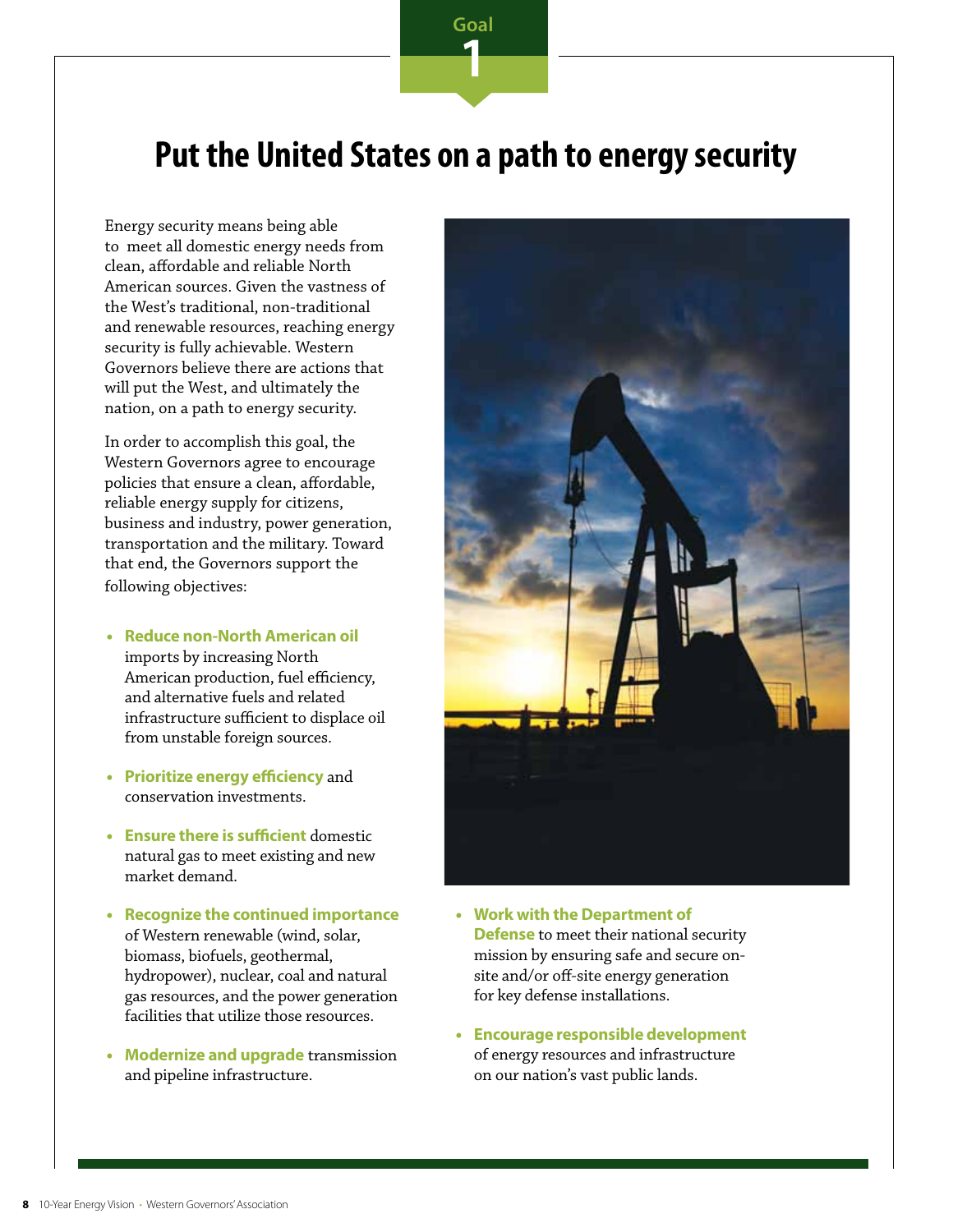## **Ensure energy is clean, affordable and reliable by providing a balanced portfolio of renewable, non-traditional and traditional resources**

**Goal**

**2**

The Western Governors believe that the marketplace should drive the portfolio of traditional, unconventional and renewable energy sources that maintain system reliability, limit rapid rate increases and avoid system outages. At the same time, the Governors believe that competition in the marketplace should be fair for all resources and based on the idea that development should be environmentally sound. Toward that end, the Governors support the following objectives:

- **• Create a clear and transparent** process for regulation and permitting on federal lands, coordinated among well-trained and adequately funded federal, state and local agencies, with the permitting and review time for projects cut to three years without sacrificing wildlife, natural resources or environmental values.
- **• Increase the efficiency** of existing hydropower systems and increase the amount of hydropower generated from new hydroelectric facilities (including small, irrigation and flood control dams).
- **• Restore financing** for the geothermal exploration program financed by the Department of Energy, along with a sustained research program designed to achieve enhanced geothermal systems production.
- **• Encourage the federal government**  to identify and approve permanent solutions for the long-term storage of spent nuclear fuel and nuclear waste.



- **• Find ways to accelerate** the introduction of small modular reactors into the marketplace.
- **• Encourage the addition** of renewable, low-carbon and clean electricity generation, including utility-scale and distributed generation.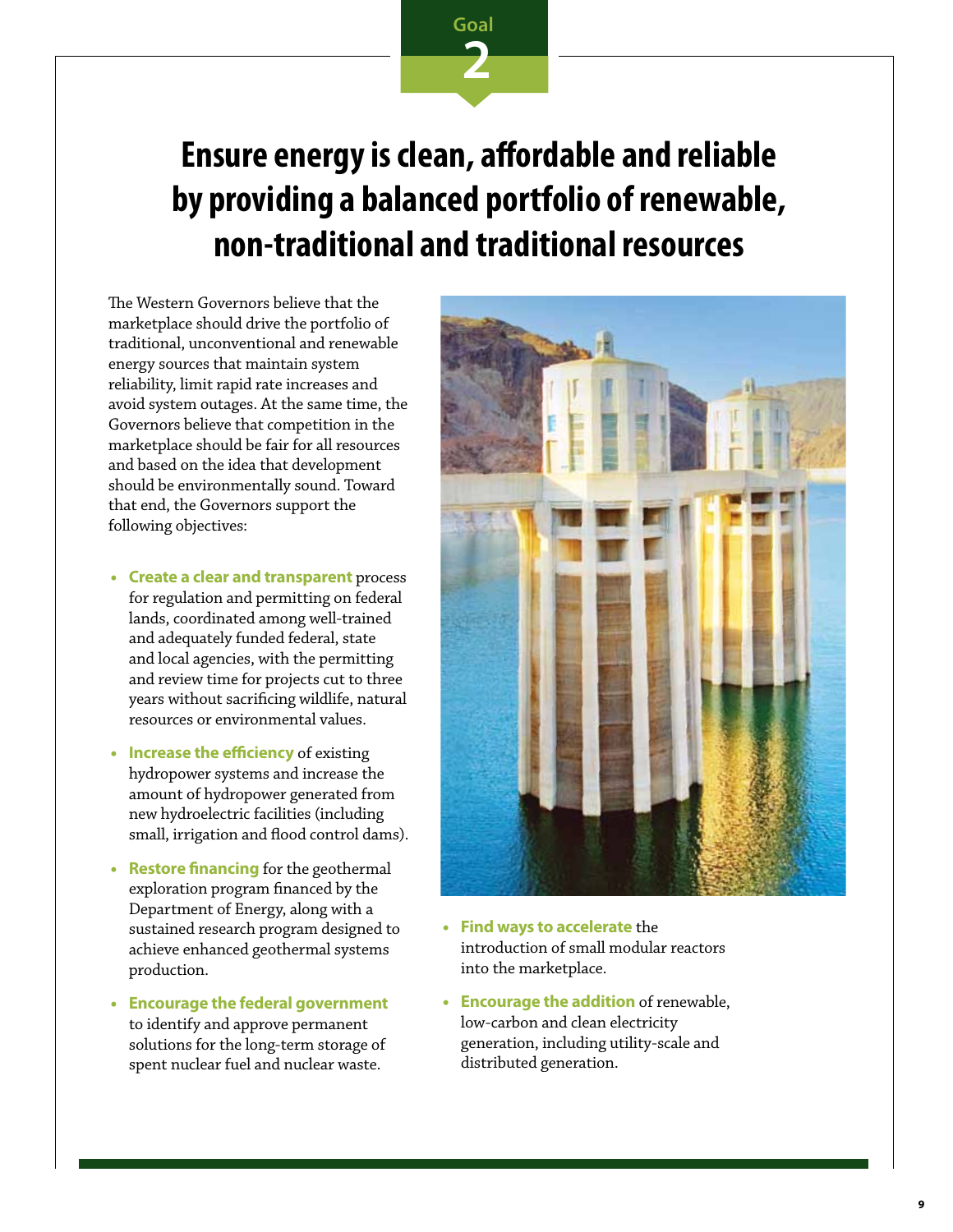## **Increase energy productivity associated with electricity and natural gas**

**Goal**

**3**

Stopping waste and using resources wisely is the cornerstone of any energy strategy. While a great deal is being done by state and local governments, utilities, households and businesses to realize the economic, comfort and other benefits offered by improved efficiency, there are still substantial gains to be made. Toward that end, the Governors support the following objectives:

- **• Support and enhance** cost-effective utility energy efficiency programs to deliver electricity and natural gas savings, including rate decoupling.
- **• Encourage jurisdictions** to retrofit part of the current inventory of homes and commercial buildings in the West with state-of-the-art energy efficiency technology.
- **• Improve the energy efficiency** of new residential and commercial buildings by encouraging adoption and implementation of state-of-the-art building energy codes and programs that stimulate new construction that exceeds minimum energy codes.
- **• Reduce industrial energy intensity**  using tools such as demand-side management, variable pricing and combined heat and power.
- **• Establish annual WGA awards** for businesses and industries that show exceptional leadership on energy efficiency.

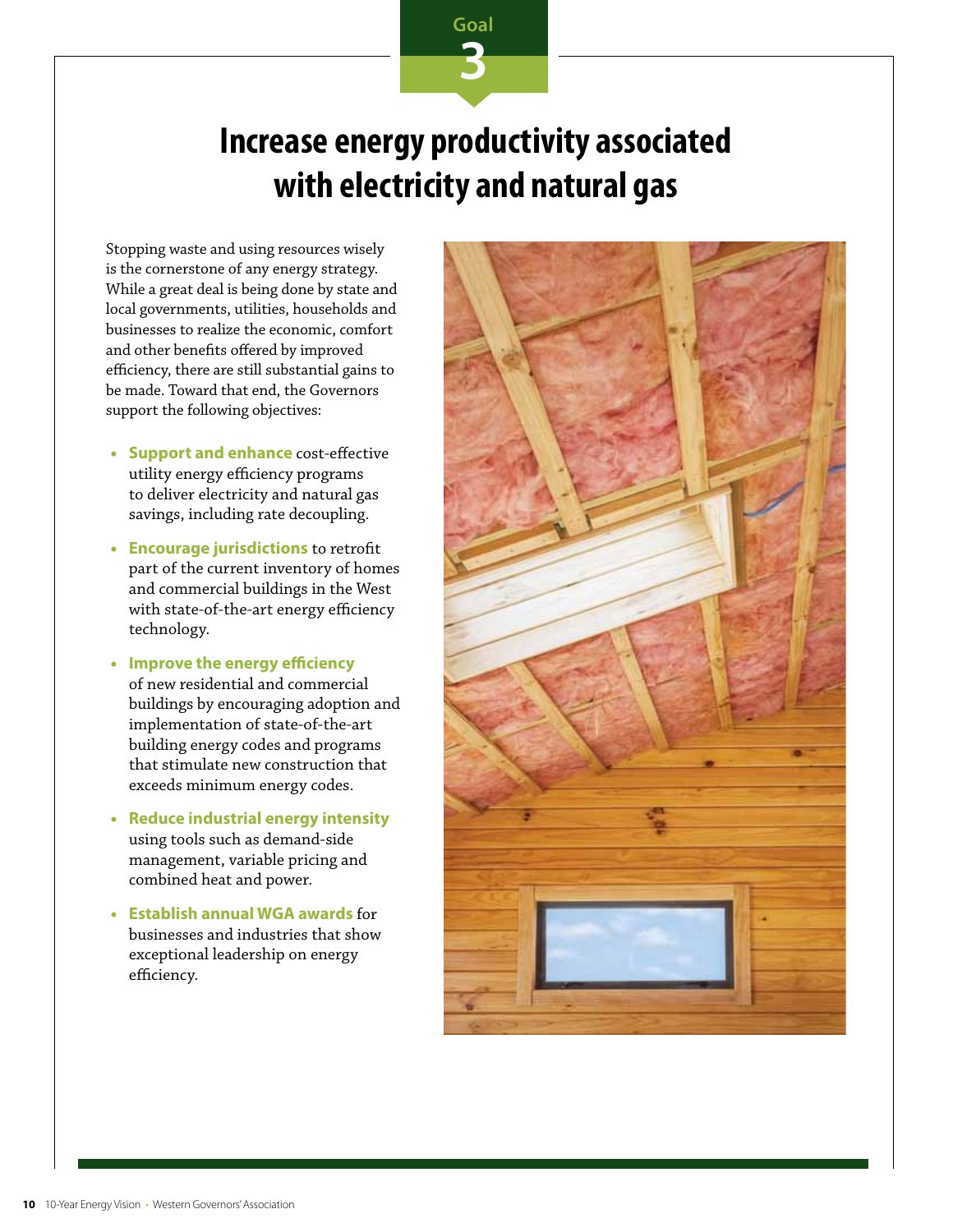**Establish an energy distribution infrastructure (electricity transmission and pipelines) planning, siting and permitting system that facilitates the development of necessary infrastructure while maintaining wildlife, natural resource and environmental protection**

**Goal**

**4**

The presence of a robust and reliable system that delivers low-cost energy is vital. Maintenance and expansion of this infrastructure is a key to the economic well-being of the West and quality of life for its citizens. Upgrading and building new transmission and pipeline infrastructure is critical to enabling the development of remote energy sources throughout the West and for ensuring a reliable source of electricity and natural gas. Toward that end, the Governors support the following objectives:

- **• Ensure that interconnection-wide transmission planning** is done publicly, at an interconnection-wide level, with the full participation of the states and with consideration of state energy policies.
- **• Identify ways of increasing cooperation** on interstate projects and evaluate tools that can facilitate cooperation such as interstate compacts.
- **• Reduce the time it takes to process**  completed applications for project permits on public land to no more than three years, without compromising on natural resource, wildlife or environmental values.
- **• Modernize and improve grid reliability** by working with regional reliability organizations, utilities, developers and public utility commissions.



- **• Maintain state and local decisionmaking authority** over transmission line siting and permitting.
- **• Strongly encourage,** in the absence of private property owners willing to grant easements, federal agencies to allow the placement of electrical transmission lines on public land to the greatest extent possible.
- **• Create functional partnerships**

between states, federal agencies and local jurisdictions to address conflicts and recommend respective solutions across all land agencies and regions, regardless of infrastructure type.

**• Ensure that all federal pipeline safety measures** are implemented quickly and efficiently.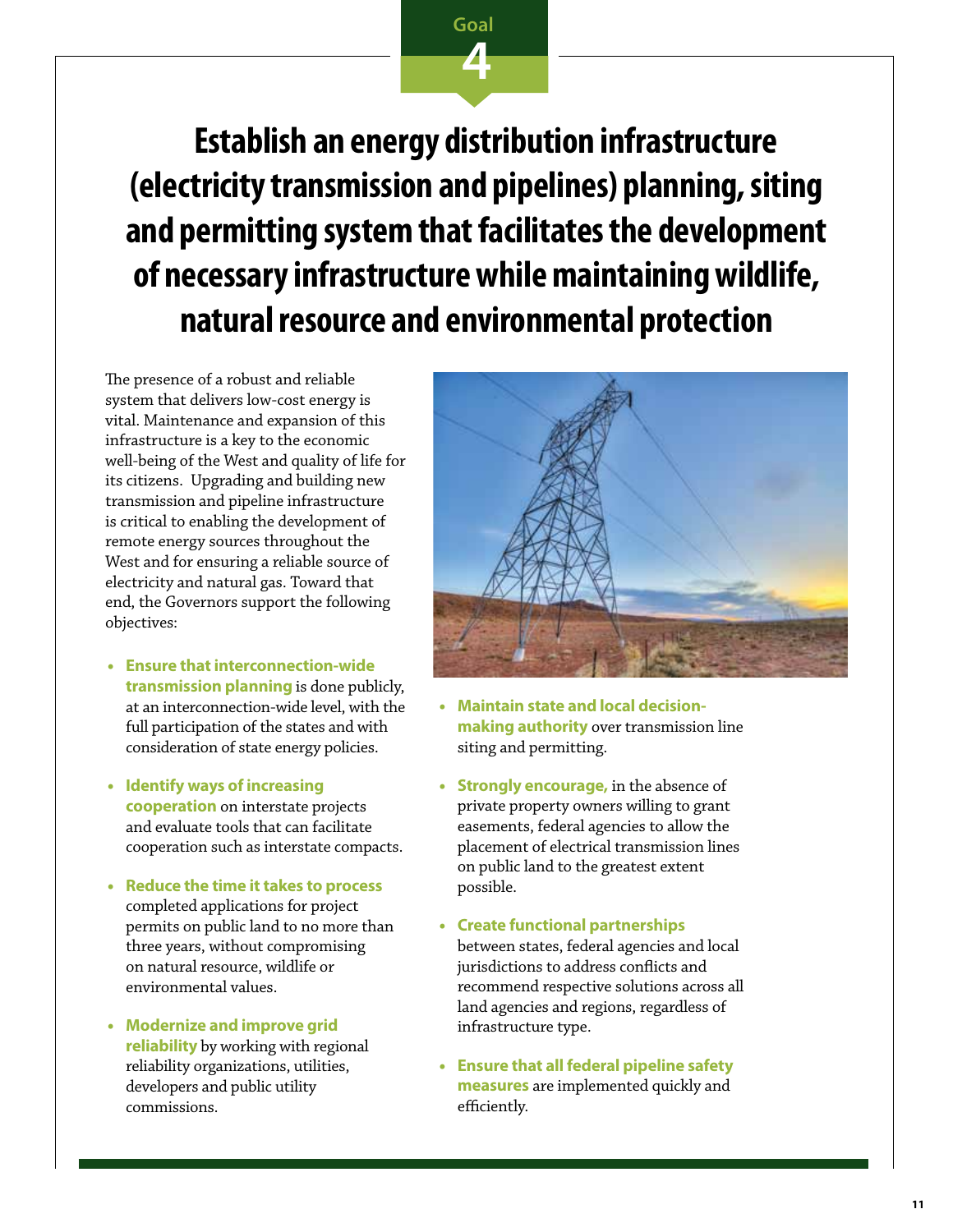## **Protect Western wildlife, natural resources and the environment**

**Goal**

**5**

Western states have long assumed a stewardship role for the natural environment, developing model regulations while working across state lines to protect air, land, wildlife and water. Governors recognize it is critical to strike a balance in all activities and adapt regulation according to changing markets and technologies. Western Governors are committed to ensuring that energy development is done in an environmentally responsible manner. Toward that end, the Governors support the following objectives:

- **• Strive to reduce emissions of greenhouse gases,** which could include promoting an increase in energy technologies and sources that lower greenhouse emissions, with the longterm objective of making all energy technologies affordable and operating on an equal playing field regarding regulations, tax incentives and other factors.
- **• Continue advancing air and water quality improvements** and plans in each state and across state lines.
- **• Foster environmental cooperation** that protects the state-federal partnership, provides for sustainable environmental protection, is nimble, acknowledges the environmental gains supported by economic progress, and ensures that state governments play a key role in regulation.



- **• Encourage technologies** that reduce water consumption and achieve a balance between water consumption for traditional activities (drinking water, agriculture, habitat conservation/restoration) and development of new energy resources.
- **• Achieve a balance** between the responsible development of energy projects and wildlife conservation.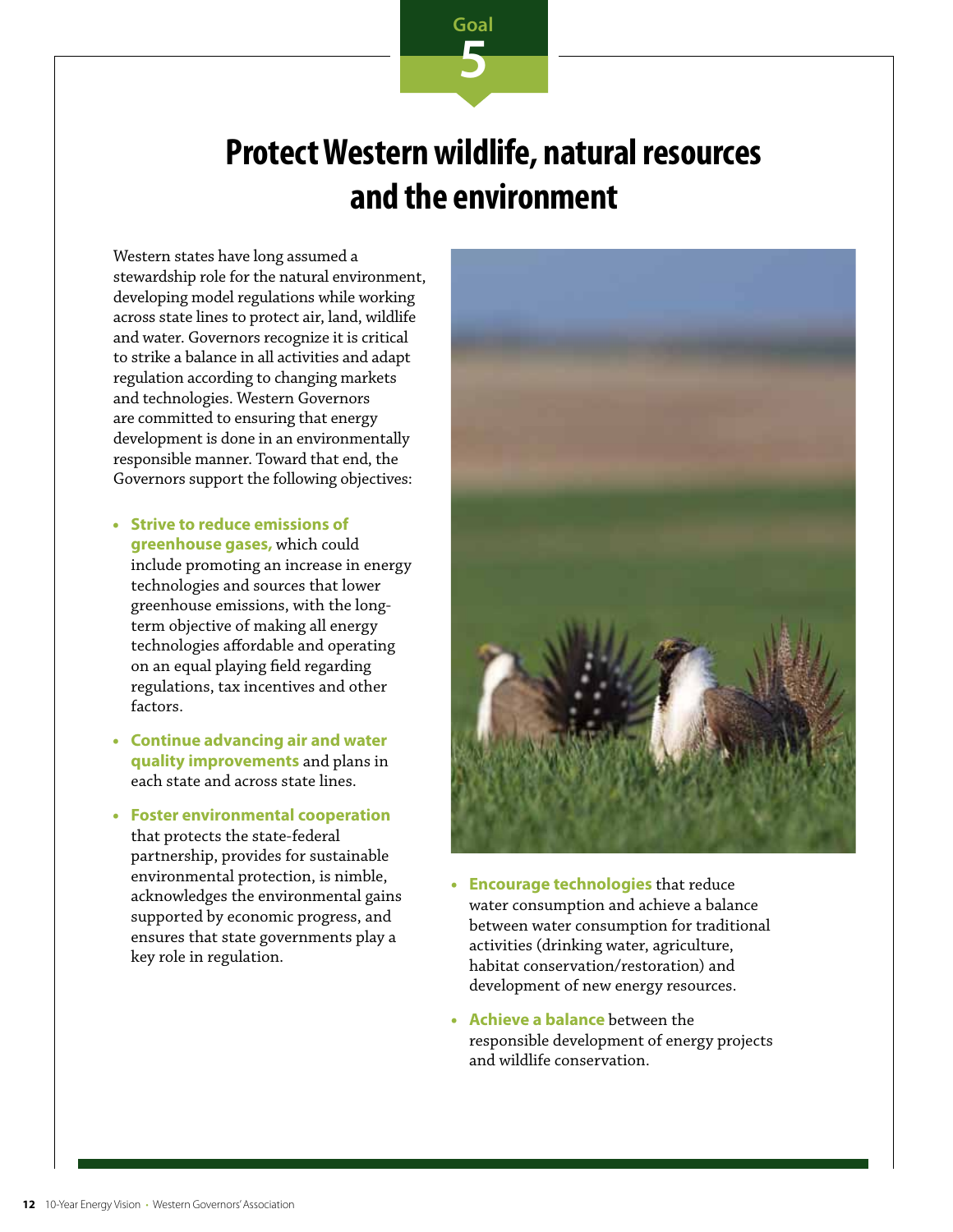

## **Make the West an international leader in energy education and the development of new energy technologies**

Creating broad public acceptance of a common set of impartial facts and scientific evidence will make it easier to create effective energy policy. We must also realize that the advancement of technology will play a critical role in realizing a clean energy future. Toward that end, the Governors support the following objectives:

- **• Tap into the vast expertise** housed in the West's industry, academic institutions and national laboratories to make the West an international hub for new energy technology research and development, as well as energy education.
- **• Encourage the Department of Energy** to support research, development, demonstration and deployment of advanced energy technologies.
- **• Create public-private research and development partnerships** among industry, academia, the national labs, Department of Energy, Environmental Protection Agency and the Department of Defense to identify promising new technologies, including innovative energy efficiency technologies, and especially those that can advance clean energy with a smaller footprint.
- **• Encourage increased support** of training in energy-related fields, while ensuring there is an adequate workforce operating under the highest safety standards.



**• Ensure the public is educated** on how energy is the basis of a high standard of living and quality of life, that there are trade-offs for all types of energy development and consumption, that we need not choose between a healthy environment and a thriving economy, and that federal policy on public lands impacts energy and infrastructure development. Recognize that an informed and educated consumer drives attainment of energy policy objectives in the marketplace.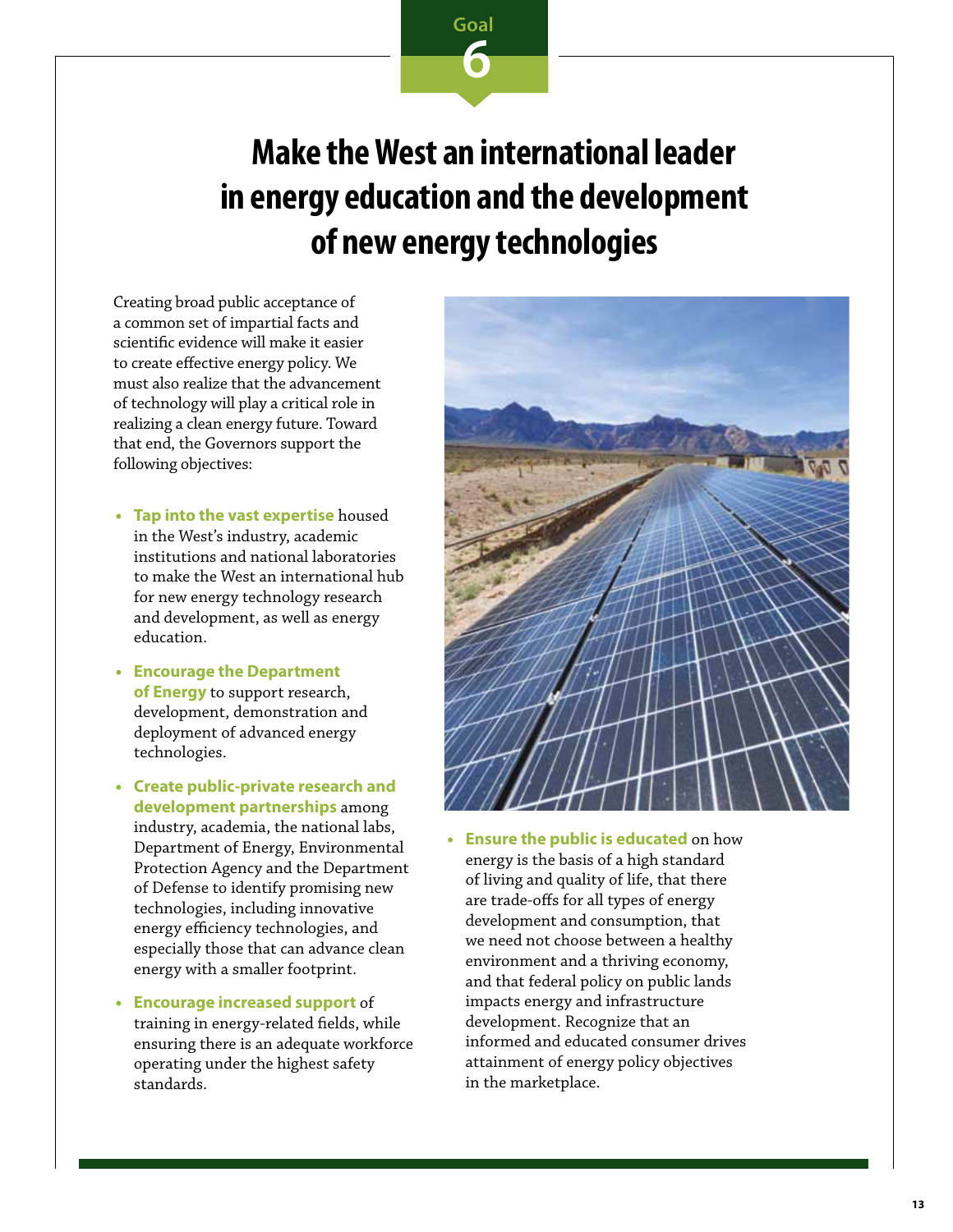#### The Governors

**Alaska** Gov. Sean Parnell

**American Samoa**  Gov. Lolo Matalasi Moliga

**Arizona**  Gov. Jan Brewer

**California** Gov. Edmund G. Brown Jr.

**Colorado**  Gov. John Hickenlooper *WGA Vice Chairman*

**Guam** Gov. Eddie Calvo

**Hawaii**  Gov. Neil Abercrombie

**Idaho** Gov. C. L. "Butch" Otter

**Kansas**  Gov. Sam Brownback

**Montana**  Gov. Steve Bullock

**Nebraska**  Gov. Dave Heineman **Nevada**  Gov. Brian Sandoval

**New Mexico**  Gov. Susana Martinez

**North Dakota**  Gov. Jack Dalrymple

**Northern Mariana Islands**  Gov. Eloy Inos

**Oklahoma**  Gov. Mary Fallin

**Oregon**  Gov. John Kitzhaber

**South Dakota**  Gov. Dennis Daugaard

**Texas** Gov. Rick Perry

**Utah**  Gov. Gary R. Herbert *WGA Chairman*

**Washington**  Gov. Jay Inslee

**Wyoming**  Gov. Matt Mead

#### Acknowledgements

WGA Energy Program Director Rich Halvey, along with Energy Intern Andrew McAfee, worked closely with Western Governors and the WGA Staff Council to create to create the *10-Year Energy Vision*. The Staff Council is comprised of the chief of staff or top policy advisor for each governor. The council includes:

**Alaska**  Mark Robbins

**American Samoa**  Joseph Pereira

**Arizona** Kevin Kinsall

**California** Wade Crowfoot

**Colorado** Doug Young *SAC Vice Chair*

**Guam** Rick Perez

**Hawaii**  Kendra Oishi

**Idaho** John Chatburn

**Kansas** Landon Fulmer

**Montana**  Tim Baker

**Nebraska**  Lauren Kintner **Nevada** Ryan McGinness

**New Mexico** Janel Anderson

**North Dakota** Jason Nisbet

**Northern Mariana Islands**  Angel A. Demapan

**Oklahoma**  Denise Northrup

**Oregon** Richard Whitman

**South Dakota** Jim Soyer

**Texas** Dan Wilmot

**Utah** Alan Matheson, Jr. *SAC Chair*

**Washington**  Sam Ricketts

**Wyoming**  Shawn Reese

**10-Year Energy Vision Layout and Design**  Brian Clark